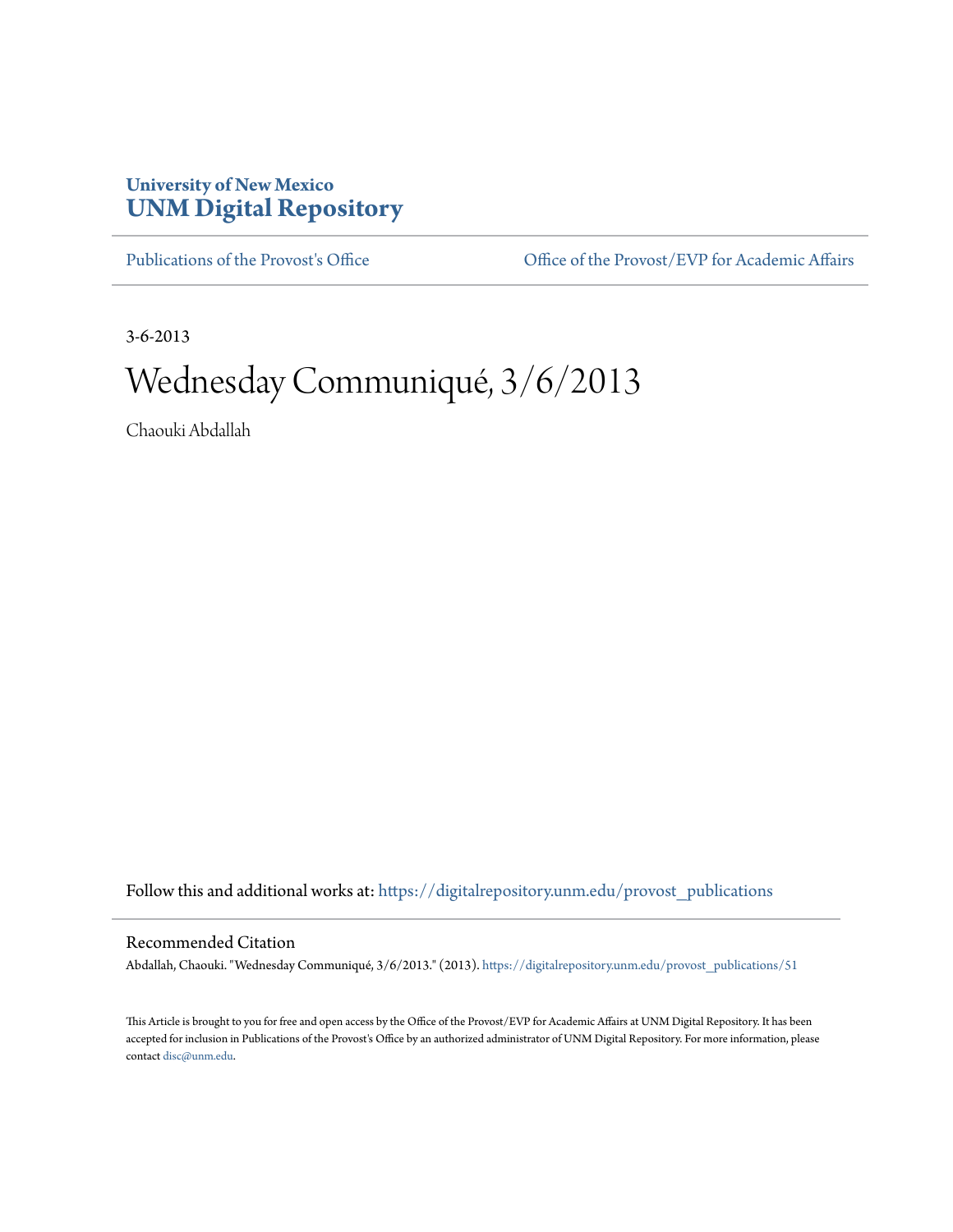

*WEDNESDAY COMMUNIQUÉ*

**March 6, 2013**

Dear Faculty, Students, and Staff of the University of New Mexico,

As much as I love highlighting the good work being conducted at UNM, it pains me to call attention to the ugliness of racism and bigotry on our campus. Recent incidents at some of our dormitories and colleges directed towards African American students, faculty, and staff demand that we focus our attention on our remaining challenges as an institution, and as citizens of our wonderfully diverse state and nation. As a naturalized citizen, as an educator, and as the chief academic officer of UNM, I am saddened and angered that any of us is made to feel unwelcome or unsafe. UNM is no place for such activities and the full resources of the University will be brought to bear on making certain that such incidents are completely eliminated.

**What is our Mission?** Companies, businesses, and organizations stumble, and even die, if they lose sight of their mission. It has been said that railroad companies declined because they thought they were in the railroad business rather than the transportation business. Our main business as a university, education, is composed of research and instruction. As the tools of our trade change, so must we. From new equipment and research tools, to new delivery media and teaching techniques, we have adapted to incremental change, but now must consider more radical approaches. Many who would not think twice about using communication tools, e.g. Skype, to collaborate with colleagues a world away still object to delivering learning material online, or to the use of flipped classrooms. Ultimately, we must decide whether we should continue with business as usual, or whether debates, critical thinking, and information transfer may be more efficiently conducted using a blended approach to education.

**Gravity light:** As we know, energy can never be created nor destroyed, only transformed. This is the basic idea behind the [Gravity Light.](http://deciwatt.org/) One simply lifts a bag of dirt, in effect transforming human mechanical energy (due to calories found in food) into the potential energy of a weight suspended from the ceiling. As the weight drops due to gravity, the potential energy is transformed into electrical energy—simple, elegant, and green—right at the tip of your fingers (or toes).

**Student Loans:** Last week I pointed to the various studies showing the negative impact and large increase in college students' debt. The recent *Chronicle* [article](http://www.theatlantic.com/magazine/archive/2013/03/myth-student-loan-crisis/309231/) makes the opposite case, in effect arguing that the student-loan crisis is not necessarily a national one. The main points are that college education remains a good investment and that "each of the 6.7 million Americans age 16 to 24 who are neither employed nor in school costs the country \$37,450 a year in lost wages, lost tax revenue, and higher public spending."

**Sequestration:** On March 1, the federal budget sequestration went into effect. The impact on universities will be felt primarily in two areas, namely student financial aid and federal research. While the Pell Grant program is exempt from cuts for the first year of sequestration, funding for programs like the Supplemental Educational Opportunity Grant and Federal Work-Study will be cut. Our Enrollment Management division has been monitoring the situation and provided the following information: the overall 5.1% financial aid cuts will likely not reduce UNM financial aid for this year since it is anticipated that the cuts would come from "fair share" increases in federal work-study and opportunity grants and UNM was not due to receive increases in those programs.

The following [information](http://web.mit.edu/newsoffice/2013/sequester-letter-maria-zuber-0228.html) was communicated by the Vice President for Research, Maria Zuber, Massachusetts Institute of Technology:

— NIH has issued a statement as to what is likely to happen in the event of sequestration. They indicate that they expect to fund non-competing awards at lower levels (e.g. 90%), and make fewer competing awards to meet the budget